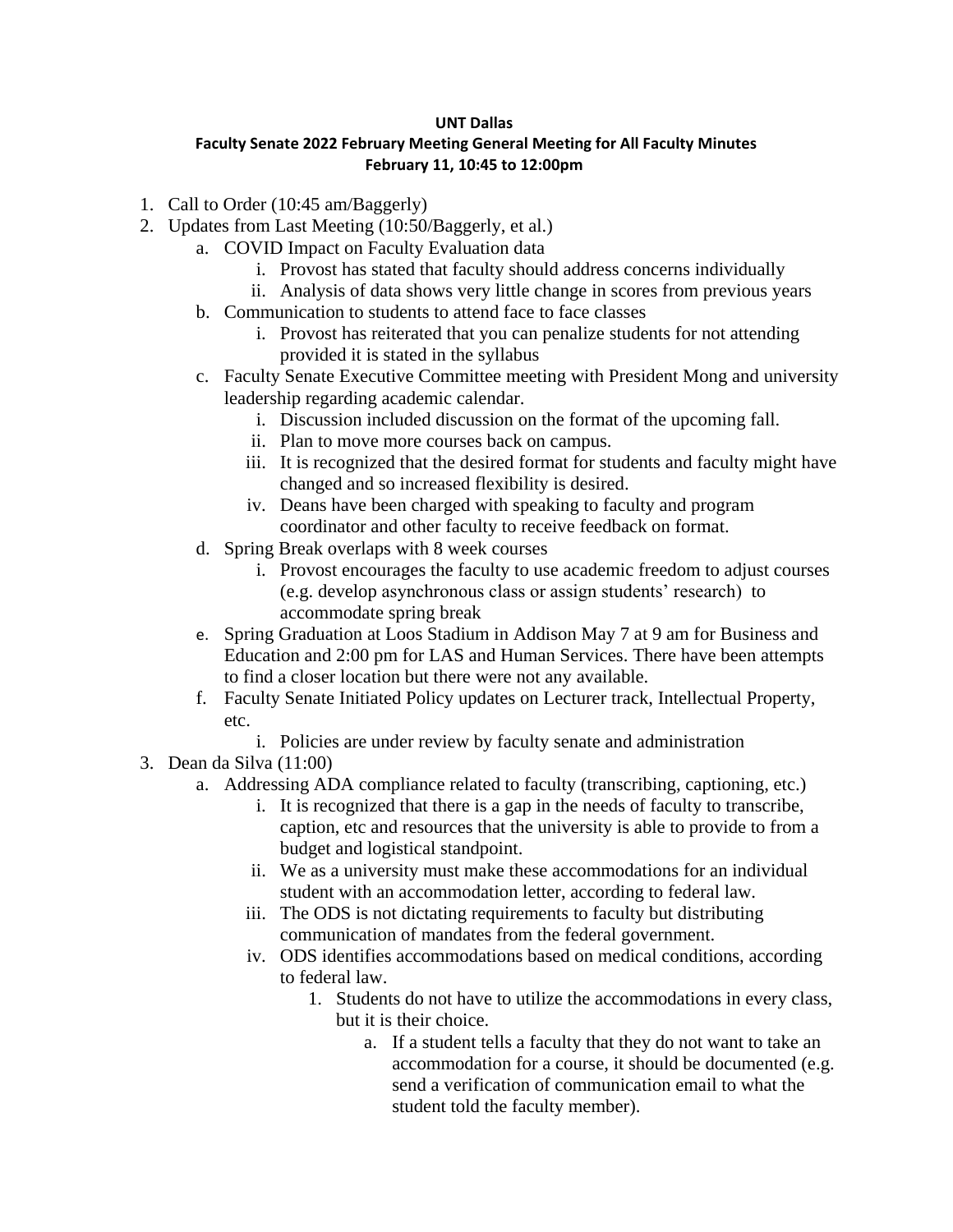- 2. There is not a committee that makes these decisions. ODS personnel are trained to use federal guidelines and are bound by HIPPA.
- v. ODS does not require all videos to be proactively captioned but rather only videos in classes for students that have ADA accommodations. However, DLIT may have other standards.
- vi. This needs to be a collaborative effort amongst all departments and should not fall on a single group (ie faculty) simply because other departments don't have resources.
- b. GPA calculation not including outside colleges
	- i. Students Athletes must take 12 credit hours per semester and maintain a 2.0 GPA.
		- 1. If a student falls behind, they must do credit recovery in the short term. Since we do not offer one, they must go to another institution, but the GPA is not be corrected.
	- ii. Transfer GPA is not being considered for any students per university policy
- c. Student Athlete forms
	- i. There is no automatic mechanism for tracking athlete academic progress.
	- ii. Students are expected to provide faculty with a form to fill out to keep and return to athletics.
- d. Questions
	- i. What is a reasonable accommodation timeline for absences due to university events?
		- 1. Case-by-case resolution
	- ii. Should faculty accommodate absences due to practices?
		- 1. Students and coaches should work together to work around class schedule. It should not necessarily fall to faculty to accommodate the students.
- 4. CFO Update (11:30/Baggerly)
	- a. Office Space Investigating two options. Should be decided within a month.
		- i. Reconfiguring existing space
		- ii. Modular buildings
	- b. FY23 Budget/UBAC:
		- i. Working on budget schedule, but process will likely be similar to last year
- 5. Five-Year Strategic Plan
	- a. Large committee (34 members) composed of individuals from across campus.
		- i. 7 faculty members sit on the committee and all schools are represented.
		- ii. Chaired by Jose de Silva, Marco Shappeck and Julie Siddique
		- iii. The committee has several subcommittees. Faculty are most closely involved in the SOAR and Listening Session Subcommittee.
	- b. SOAR sessions will be quantitative, school specific and structures
	- c. Listening Sessions will be qualitative, mixed populations, and informal.
	- d. Timeline: SOAR and Listening sessions this spring, summer will analyze data and goals will be presented in fall.